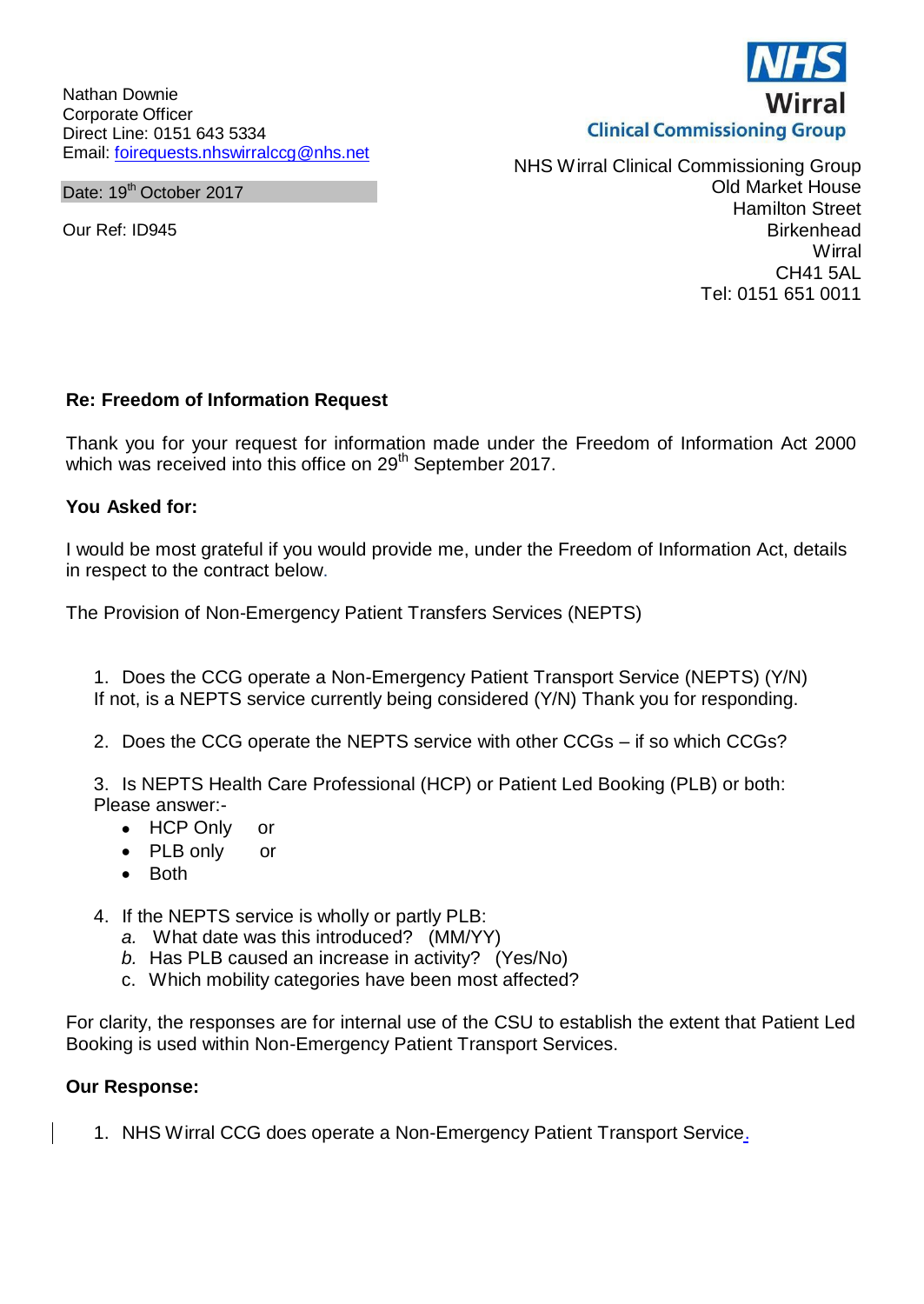- 2. The current contract is in partnership with Cheshire, Warrington & Wirral County area and includes all CCG's within these localities.
- 3. Both patients and Health Care Professionals are able to book this service using the relevant telephone numbers allocated to these areas.
- 4.
- a) West Midlands Ambulance Service have held this contract since 1<sup>st</sup> July 2016
- b) PLB coincided with a new service model therefore the data is not comparable with regards to activity.
- c) No patients have been affected by the change in contract and all mobility requirements are met.

We hope this information is useful, however if you require any further information please do not hesitate to contact a member of the Corporate Affairs Team (contact details at the top of this letter)

## **Re- Use of Information**

Most of the information that we provide in response to Freedom of Information Act 2000 requests will be subject to copyright protection. In most cases the copyright will be owned by Wirral Clinical